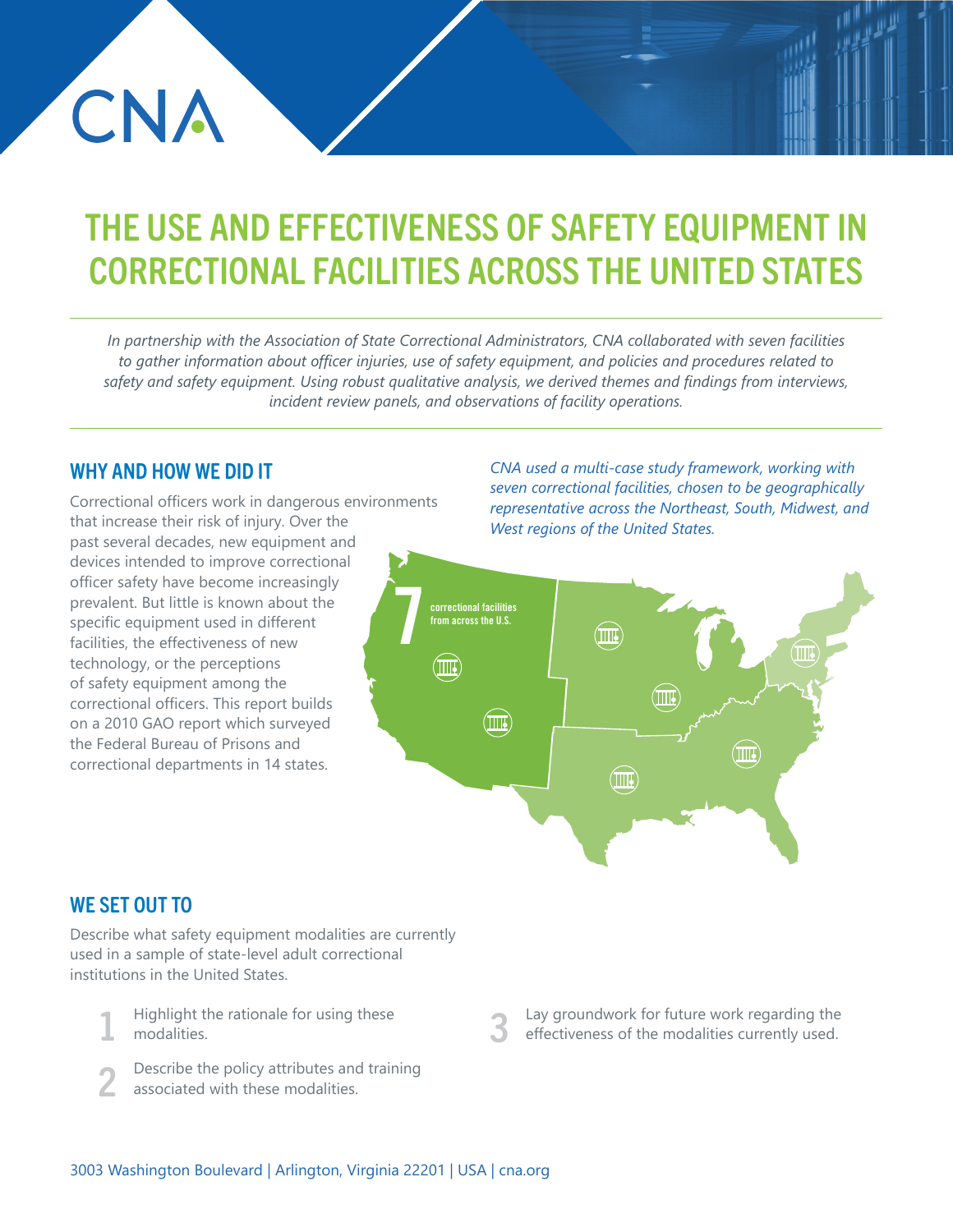# OVERALL FINDINGS

Based on the research we conducted, enhancing correctional officer safety is a matter of training, attitude, purchase and maintenance of personal safety equipment, as well as the purchase and maintenance of other safety equipment (e.g., surveillance systems, radio systems, and detection systems).

# POLICIES AND PROCEDURES

Our team made a broad request for all documents pertaining to safety, safety equipment, and related topics. All participating facilities provided operational policies and procedures (including general and post orders) and some facilities also provided training documents.

Of the 157 individual documents, seventy were omitted from this analysis as they covered topics outside the scope of this study. Of the remaining 87 documents, we coded 70 as related to policies and procedures and 17 as related to training.

Policies related to incident reporting and notifications were most common, followed by use of force policies, emergency management and response policies and procedures, and procedures and policies related to inmate searches and contraband.

# INCIDENTS REVIEWS

During the on-site visits, our team conducted incident review panels for incidents involving officer injuries. We discussed incident factors such as precipitating events, equipment types used, correctional staff injuries, and inmate behavior.

Many incidents occurred when staff were alone or only had one other staff person with them, and inadequate staffing was explicitly mentioned five times in the incident review interviews.

#### **TYPES OF INJURIES SUSTAINED**



#### TABLE. TOPICS COVERED BY POLICIES, PROCEDURES, AND TRAINING DOCUMENT

| <b>Topic</b>                              | <b>Policies and Procedures</b> | <b>Training Documents</b> |
|-------------------------------------------|--------------------------------|---------------------------|
| Armory or arsenal (general)               | 4                              | 0                         |
| Body alarms and radio                     | 2                              |                           |
| Chemical agents                           |                                |                           |
| Emergency management and response         | 9                              | 3                         |
| Firearms                                  | 2                              |                           |
| Incident reporting and notification       | 13                             |                           |
| Inmate searches and contraband            |                                | 0                         |
| Restraints                                | 5                              |                           |
| Special teams                             | 3                              |                           |
| Specific posts (post orders)              | 14                             | 0                         |
| General safety and training requirements  | 2                              |                           |
| Use of force (including cell extractions) | 10                             |                           |
| Vests                                     | 3                              |                           |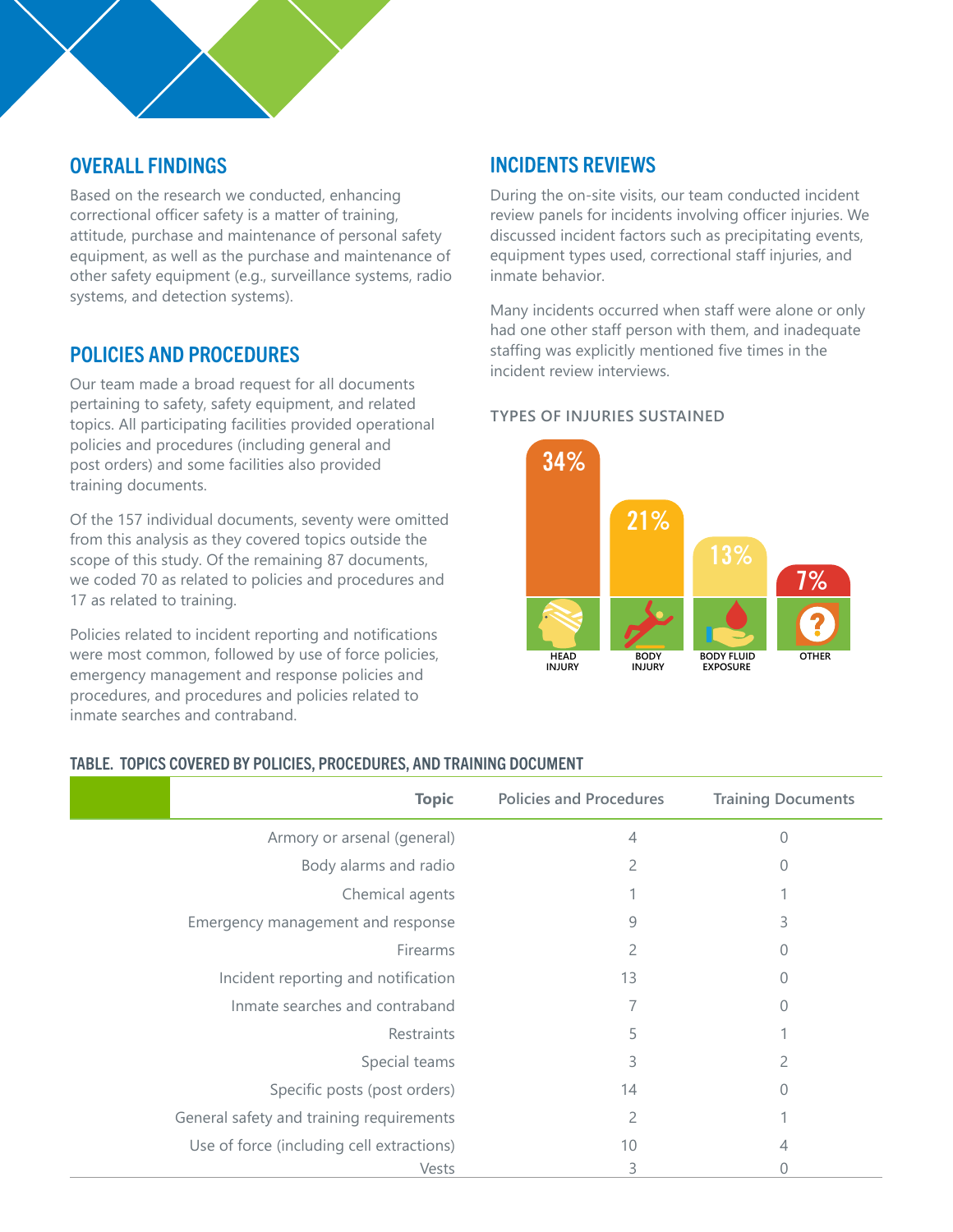

#### **TYPES OF EQUIPMENT USED**



#### **CHARACTERISTICS OF INMATE BEHAVIOR**



# INTERVIEWS

During the course of the study, our team conducted 61 interviews across seven facilities. Participants discussed equipment types, needs, perceived effectiveness, and procurement.

## *Equipment Types*

A number of participants expressed the desire for more protective safety equipment, such as vests or upgraded vests (i.e., stab resistant) and stab-resistant gloves.

In all the facilities involved, officers regularly carried basic restraint devices (typically handcuffs) and radios, but no other equipment type was universal across the facilities.

Chemical agents (i.e., oleoresin capsicum (OC) spray and OC grenades) were available in all facilities, but were not standard issue in all facilities.

Another recurring theme when we asked about new equipment types was implementation of electroshock technologies. Participants pointed out that the ability to use electroshock technologies (e.g., TASERs) from further distances would provide a benefit for officer safety. Others, though, noted that electroshock technologies can be unreliable, especially for officers without sufficient training on the equipment.

#### *Equipment Procurement and Upkeep*

Participants also discussed how their facilities obtain and maintain equipment.

All facilities described having a robust system for tracking and maintaining equipment. Armorers and other personnel that were closely engaged in equipment upkeep described inventory procedures that allow them to identify expired and faulty equipment on a day-to-day basis.

#### *Non-equipment Findings*

There was a great quote from one officer interviewed. When asked what he thought the most important piece of equipment was, he said "my mouth".

# DIRECT OBSERVATIONS

During the course of the study, our team conducted direct observations at six facilities. We completed a total of 5 observation periods at control centers and 28 observation periods on-post with correctional officers and other facility staff.

#### *Control Centers*

In these facilities, officers noted that officer safety would be improved by use of decentralized storage.

#### *Equipment Types*

Officers noted that, particularly in chaotic incidents involving multiple parties, OC spray often affects officers as well as inmates.

#### *Non-equipment Findings*

Staff members noted that a major limitation of the body alarms is that some models do not provide location information. Personnel that did not have assigned duty locations, including non-correctional officer staff such